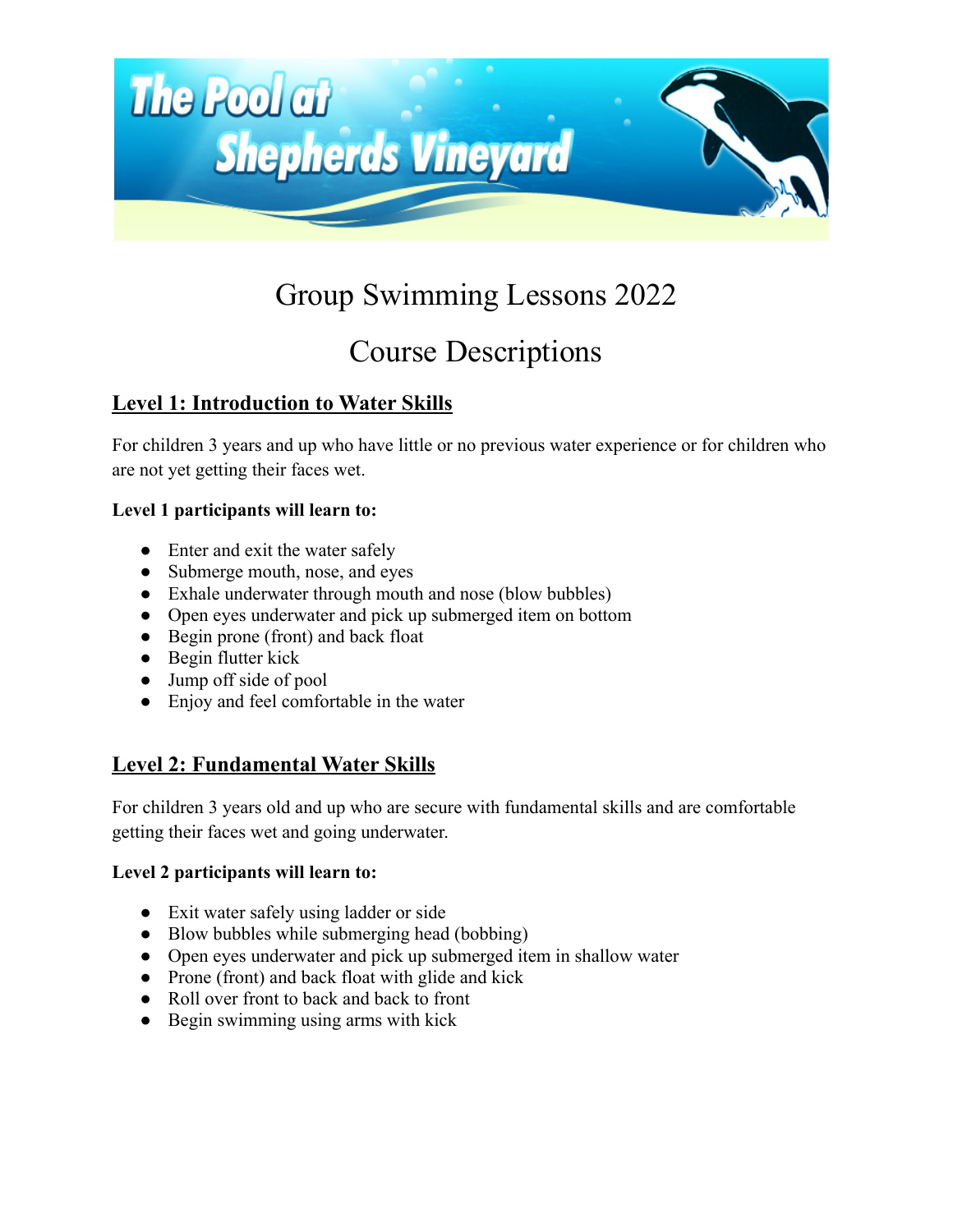

### **Level 3: Stroke Development**

For children 4 years old and up who perform fundamental water skills independently.

#### **Level 3 participants will learn to:**

- Prone (front) and back float with flutter kick
- Change direction of travel on front or back
- Develop freestyle with kick and rhythmic breathing
- Develop back crawl (backstroke) with kick
- Tread water
- Swim under water
- Dive from kneeling or standing position.

### **Level 4: Advanced Stroke Development**

For children 7 years old and up who can swim independently and want to perform refine proper swim strokes.

#### **Level 4 participants will learn to:**

- Refine freestyle with breathing
- Refine back crawl (backstroke)
- Develop breast-stroke
- Sculling with back float and flutter kick
- Tread water for one minute
- Dive from side of pool and diving board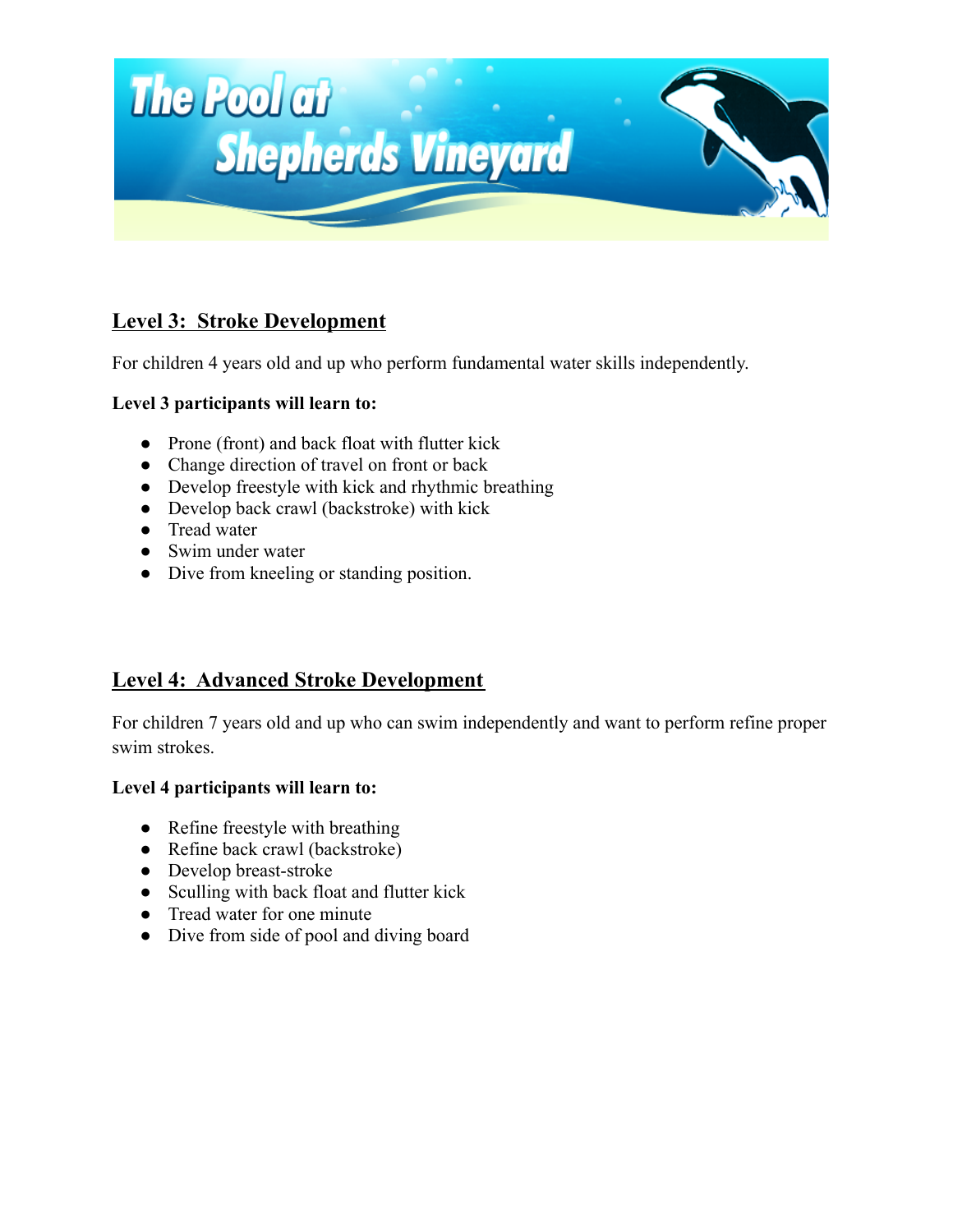## **Shepherds Vineyard Group Swim Lesson Schedule Summer 2022**

| <b>Sessions</b>    | <b>Dates</b>                | <b>Class</b>            | <b>Time</b>           |
|--------------------|-----------------------------|-------------------------|-----------------------|
|                    |                             | <b>Levels 1 &amp; 2</b> | Friday 5:00-5:35pm    |
| Weekend            | June 3, 4, 5, 10, 11, 12    |                         | Sat. 9:00-9:35 am     |
| <b>Session A</b>   |                             |                         | Sun. 11:00-11:35am    |
|                    |                             | Levels 3 & 4            | Friday 5:45-6:20pm    |
|                    |                             |                         | Sat. 9:45-10:20am     |
|                    |                             |                         | Sun. 11:45am-12:20pm  |
| Session 1          | June 6, 7, 9, 13, 14, 16    | Level 1                 | 9:00 am - 9:35 am     |
|                    |                             | Level 2                 | $9:45$ am $-10:20$ am |
|                    |                             | <b>Levels 1 &amp; 2</b> | Friday 5:00-5:35pm    |
| Weekend            | June 17, 18, 19, 24, 25, 26 |                         | Sat. 9:00-9:35 am     |
| <b>Session B</b>   |                             |                         | Sun. 11:00-11:35am    |
|                    |                             | Levels 3 & 4            | Friday 5:45-6:20pm    |
|                    |                             |                         | Sat. 9:45-10:20am     |
|                    |                             |                         | Sun. 11:45am-12:20pm  |
| Session 2          | June 20, 21, 23, 27, 28, 30 | Level 1                 | 9:00 am - 9:35 am     |
|                    |                             | Level 2                 | $9:45$ am $-10:20$ am |
| Session 3          | July 5, 6, 7, 11, 12, 14    | Level 1                 | 9:00 am - 9:35 am     |
|                    |                             | Level 2                 | $9:45$ am $-10:20$ am |
| Weekend            | July 8, 9, 10, 15, 16, 17   | Levels 1&2              | Friday 5:00-5:35pm    |
| <b>Session C</b>   |                             |                         | Sat. 9:00-9:35 am     |
|                    |                             |                         | Sun. 11:00-11:35am    |
|                    |                             | Levels 3&4              | Friday 5:45-6:20pm    |
|                    |                             |                         | Sat. 9:45-10:20am     |
|                    |                             |                         | Sun. 11:45am-12:20pm  |
| Session 4          | July 18, 19, 21, 25, 26, 28 | Level 1/2               | 9:00 am - 9:35 am     |
| <b>Combined</b>    |                             |                         |                       |
| <b>Swim Levels</b> |                             |                         |                       |
|                    |                             | Level 3/4               | $9:45$ am $-10:20$ am |
|                    |                             |                         |                       |
| Weekend            | July 22, 23, 24, 29, 30, 31 | Level 1/2               | Friday 5:00-5:35pm    |
| <b>Class D</b>     |                             |                         | Sat. 9:00-9:35 am     |
|                    |                             |                         | Sun. 11:00-11:35am    |
|                    |                             |                         |                       |
|                    |                             | Level 3/4               | Friday 5:45-6:20pm    |
|                    |                             |                         | Sat. 9:45-10:20am     |